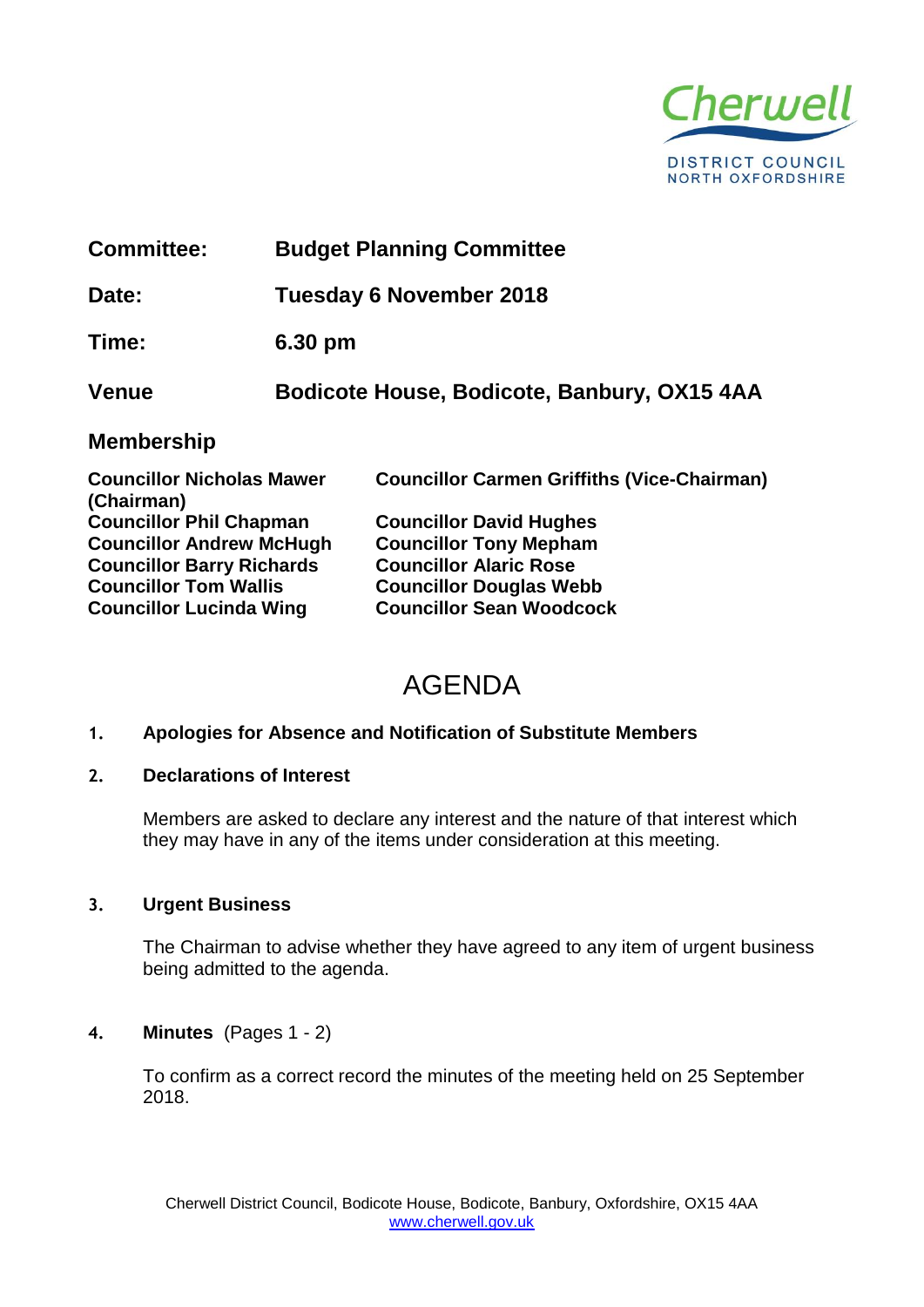#### **5. Chairman's Announcements**

To receive communications from the Chairman.

#### **6. Finance Monitoring Report - August 2018** (Pages 3 - 52)

Report of the Assistant Director – Finance and Procurement

#### **Purpose of report**

This report summarises the Finance monitoring position as at the end of each month.

#### **Recommendations**

1.1 To note the contents of the report.

## **7. 2019/20 Budget and Medium Term Financial Strategy Update** (Pages 53 - 72)

Report of the Interim Executive Director – Finance and Governance

#### **Purpose of report**

This report provides an update of the current financial position and progress made towards setting the budget for 2019/20 and Medium Term Financial Strategy.

#### **Recommendations**

- 1.1 To note the contents of the report.
- **8. Response to the Value for Money Judgement in 2017/18 accounts** (Pages 73 78)

Report of Interim Executive Director – Finance and Governance

#### **Purpose of report**

Following the publication of the final accounts for 2017/18 for Cherwell District Council in September 2018, our accounts were not qualified, except for Value for Money. In response to the issues raised in that judgement, this report details the actions that we have taken to address any concerns in that judgement and highlights our continued strengthening of our financial management framework.

The issues highlighted related to the acquisition of one company, which included the acquisition of one site within Banbury known as "Crown House" and this report evidences the improvements that happened both within 2017/18 and into 2018/19 around our acquisition strategy and policy. Further actions are also detailed about other improvements that we wish to make.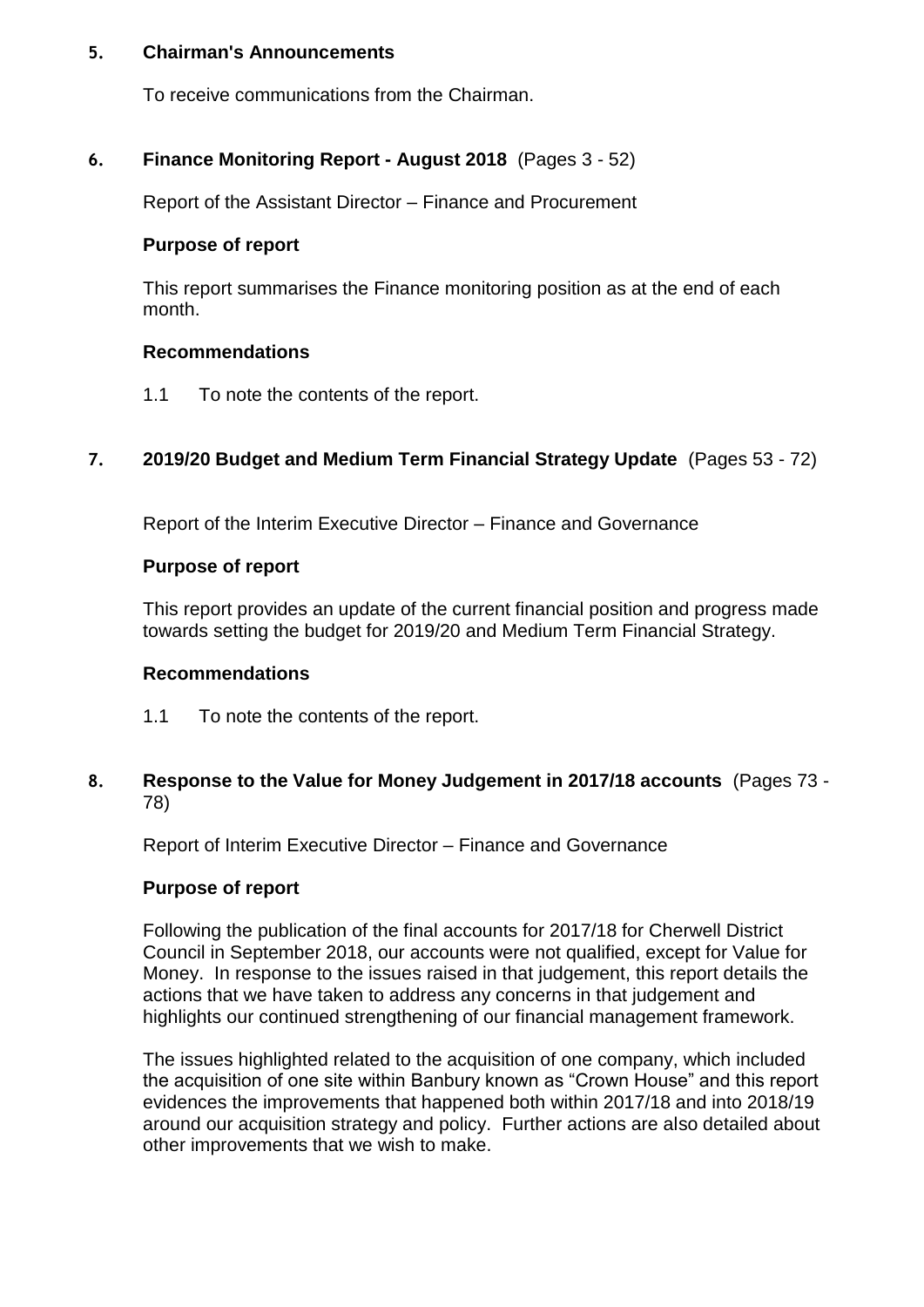As part of the Value for Money audit for 2017/18 other similar transactions were examined, including the acquisition of Castle Quay 1 and 2 and no issues were raised.

#### **Recommendations**

The meeting is recommended:

1.1 To note the actions taken to date in relation to address any concerns within the value for money judgement in our 2017/18 accounts in relation to the acquisition of assets.

## **9. Review of Committee Work Plan** (Pages 79 - 80)

To review the Committee Work Plan.

# **Councillors are requested to collect any post from their pigeon hole in the Members Room at the end of the meeting.**

# **Information about this Meeting**

#### **Apologies for Absence**

Apologies for absence should be notified to [democracy@cherwellandsouthnorthants.gov.uk](mailto:democracy@cherwell-dc.gov.uk) or 01327 322043 / 01295 221550 prior to the start of the meeting.

#### **Declarations of Interest**

Members are asked to declare interests at item 2 on the agenda or if arriving after the start of the meeting, at the start of the relevant agenda item.

## **Local Government and Finance Act 1992 – Budget Setting, Contracts & Supplementary Estimates**

Members are reminded that any member who is two months in arrears with Council Tax must declare the fact and may speak but not vote on any decision which involves budget setting, extending or agreeing contracts or incurring expenditure not provided for in the agreed budget for a given year and could affect calculations on the level of Council Tax.

#### **Evacuation Procedure**

When the continuous alarm sounds you must evacuate the building by the nearest available fire exit. Members and visitors should proceed to the car park as directed by Democratic Services staff and await further instructions.

#### **Access to Meetings**

If you have any special requirements (such as a large print version of these papers or special access facilities) please contact the officer named below, giving as much notice as possible before the meeting.